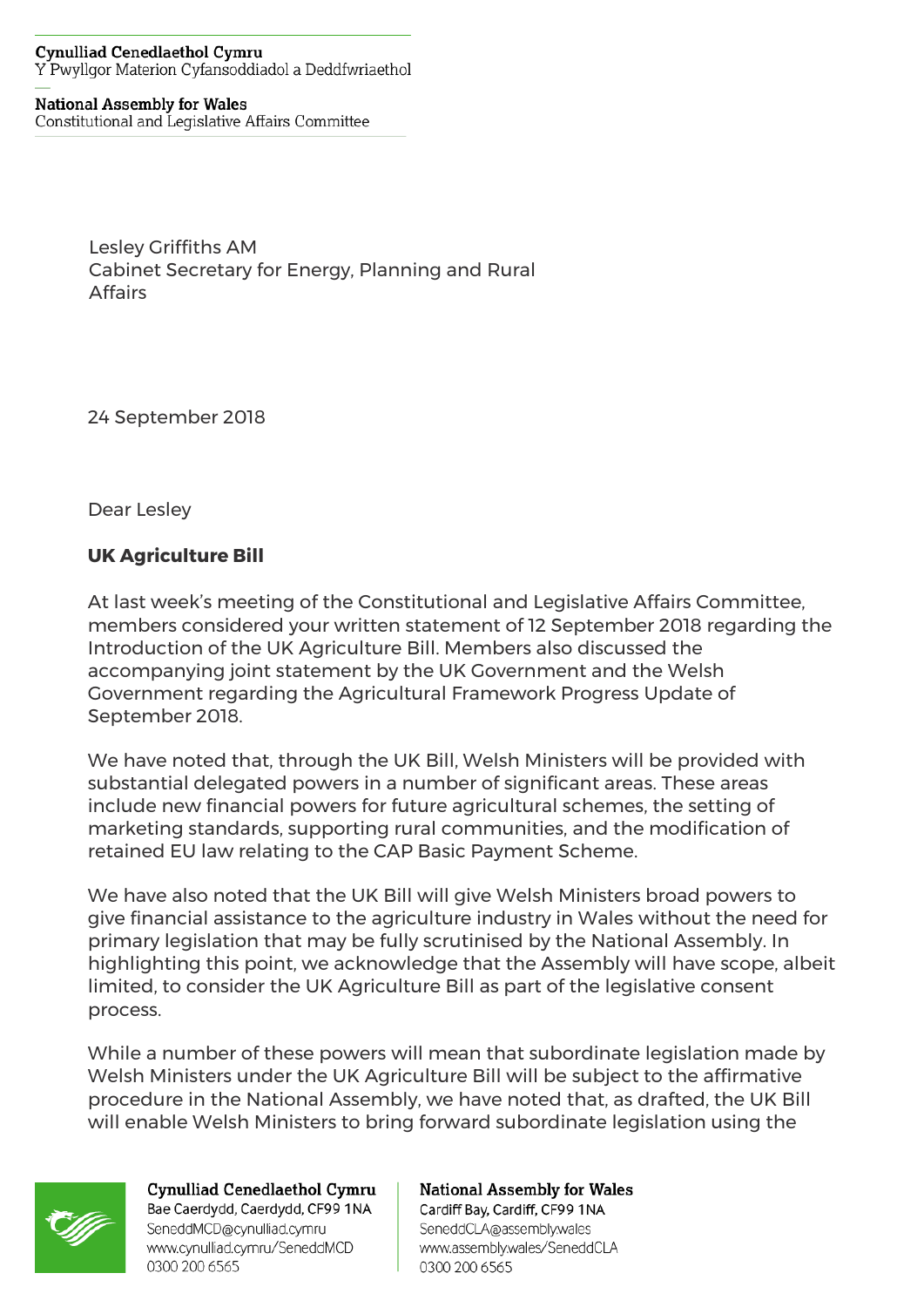negative procedure in a number of key areas. These include the modification of legislation that governs the basic payment scheme, and changing the EU Regulation on the financing, management and monitoring of the common agricultural policy. On this point, we would be grateful for your reasoning as to why you have asked the UK Government to include such powers in the Bill.

We further noted that it is not your intention to bring forward regulations (subject to the UK Bill being enacted) until the Welsh Government's policy development process has concluded. In your statement, you have reiterated the commitment in "Brexit and our Land" to bring forward a white paper in spring 2019. As the Committee responsible for scrutinising delegated legislation in the National Assembly, I would be grateful if you would keep us informed of the timetables for bringing forward these regulations.

Both your written statement and the Joint Statement state that the Welsh Government and the UK Government are of the view that the majority of the future agricultural framework will be managed through non-legislative, intergovernmental working. We would be grateful if you could elaborate on why this is the case and provide details of the minority of areas which you believe will require legislative under-pinning.

You may be aware that this Committee is in the process of finalising a written agreement with the Welsh Government (led by the Cabinet Secretary for Finance) that will represent the agreed position of the National Assembly for Wales and the Welsh Government on the information that the Welsh Government will provide to the National Assembly with regard to its participation in inter-governmental meetings, concordats, agreements and memorandums of understanding. Therefore we would also be grateful to receive information about any inter-governmental deals currently being discussed in respect of agriculture.

Finally, we note that you are continuing to work with the UK Government to resolve your outstanding concerns (namely provisions relating to the World Trade Organisation (WTO) Agreement on Agriculture and the Red Meat Levy) before bringing forward advice to the Assembly on legislative consent. We look forward to considering any Legislative Consent Memorandum for this UK Bill when such a Memorandum is laid before the Assembly.

This letter is copied to the Chair of the Climate Change, Environment and Rural Affairs Committee.